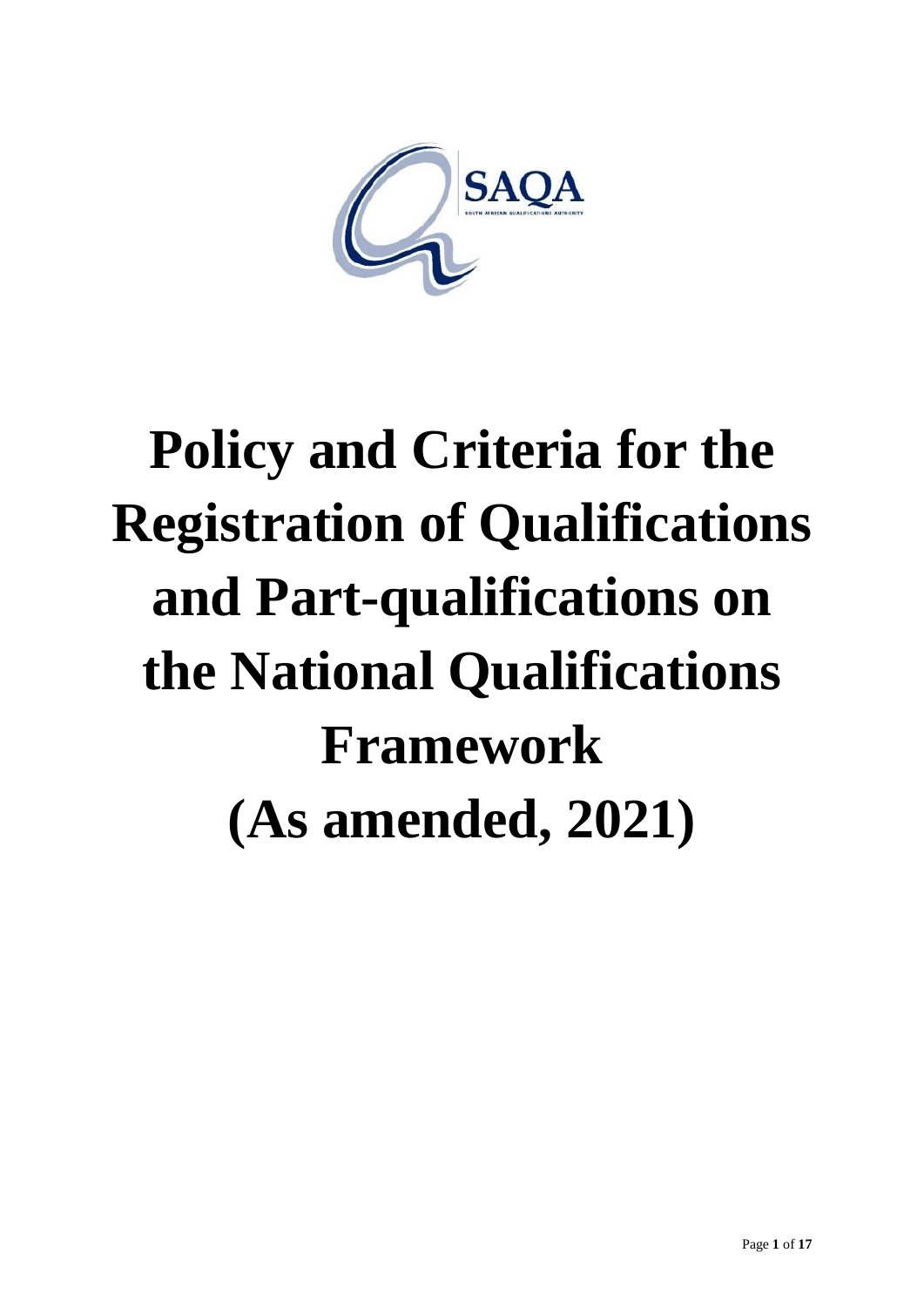# **Contents**

| Policy and Criteria for the Registration of Qualifications and Part-<br>qualifications on the National Qualifications Framework (As amended, |                                                                                 |  |
|----------------------------------------------------------------------------------------------------------------------------------------------|---------------------------------------------------------------------------------|--|
|                                                                                                                                              |                                                                                 |  |
|                                                                                                                                              |                                                                                 |  |
|                                                                                                                                              |                                                                                 |  |
|                                                                                                                                              |                                                                                 |  |
|                                                                                                                                              |                                                                                 |  |
|                                                                                                                                              |                                                                                 |  |
|                                                                                                                                              |                                                                                 |  |
|                                                                                                                                              | Re-registration and Deregistration of Qualifications and Part-qualifications 14 |  |
|                                                                                                                                              |                                                                                 |  |
|                                                                                                                                              |                                                                                 |  |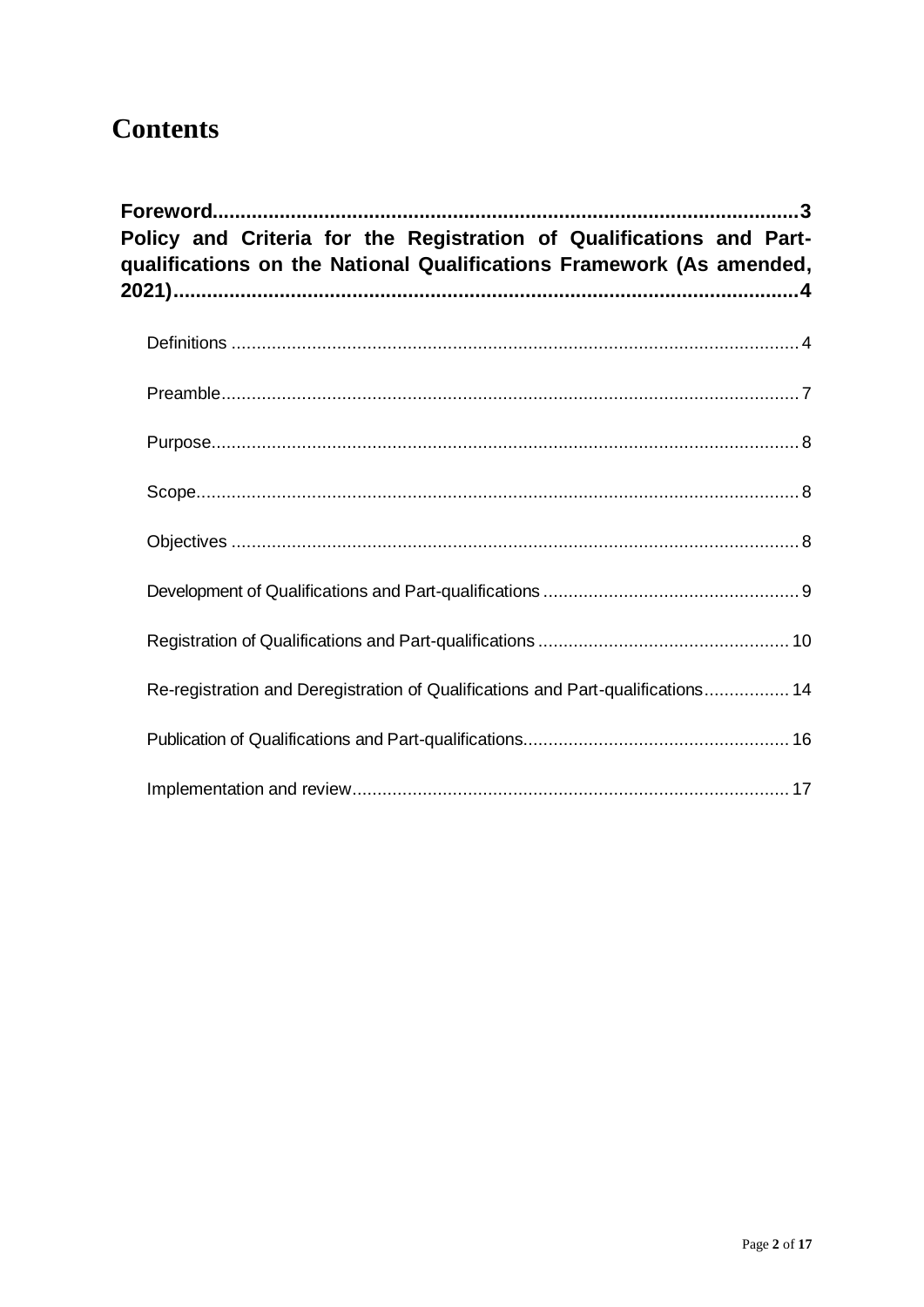# <span id="page-2-0"></span>**Foreword**

The National Qualifications Framework (NQF) is the principal instrument through which national education and training qualifications are recognised and quality-assured.

Section  $13(1)(h)(i)$  of the NQF Act, Act 67 of 2008, requires SAQA to "develop and implement policy and criteria, after consultation with the Quality Councils (QCs), for the development, registration and publication of qualifications and part-qualifications…" The South African Qualifications Authority (SAQA) reviewed its *Policy and Criteria for the Registration of Qualifications and Part-qualifications on the National Qualifications Framework* as part of its mandate to "further develop and implementtheNQF.

The implementation of the *Policy and Criteria for the Registration of Qualifications and Partqualifications on the National Qualifications Framework (As amended, 2020)* hereafter referred to as the *P&C for qualifications and part-qualifications* will further advance the NQF objective to "facilitate access to, and mobility and progression within education, training and career paths".

Inherent to the *P&C for qualifications and part-qualifications* is the goal to strengthen accountability within the education, training and development system and to make visible the quality and parity of all qualificationsregistered on the NQF.

SAQA continues to work with the QCs and other NQF partners to make sure that all South Africans benefit from quality qualifications.

**Ms Nireen Naidoo Acting Chief Executive Officer South African Qualifications Authority**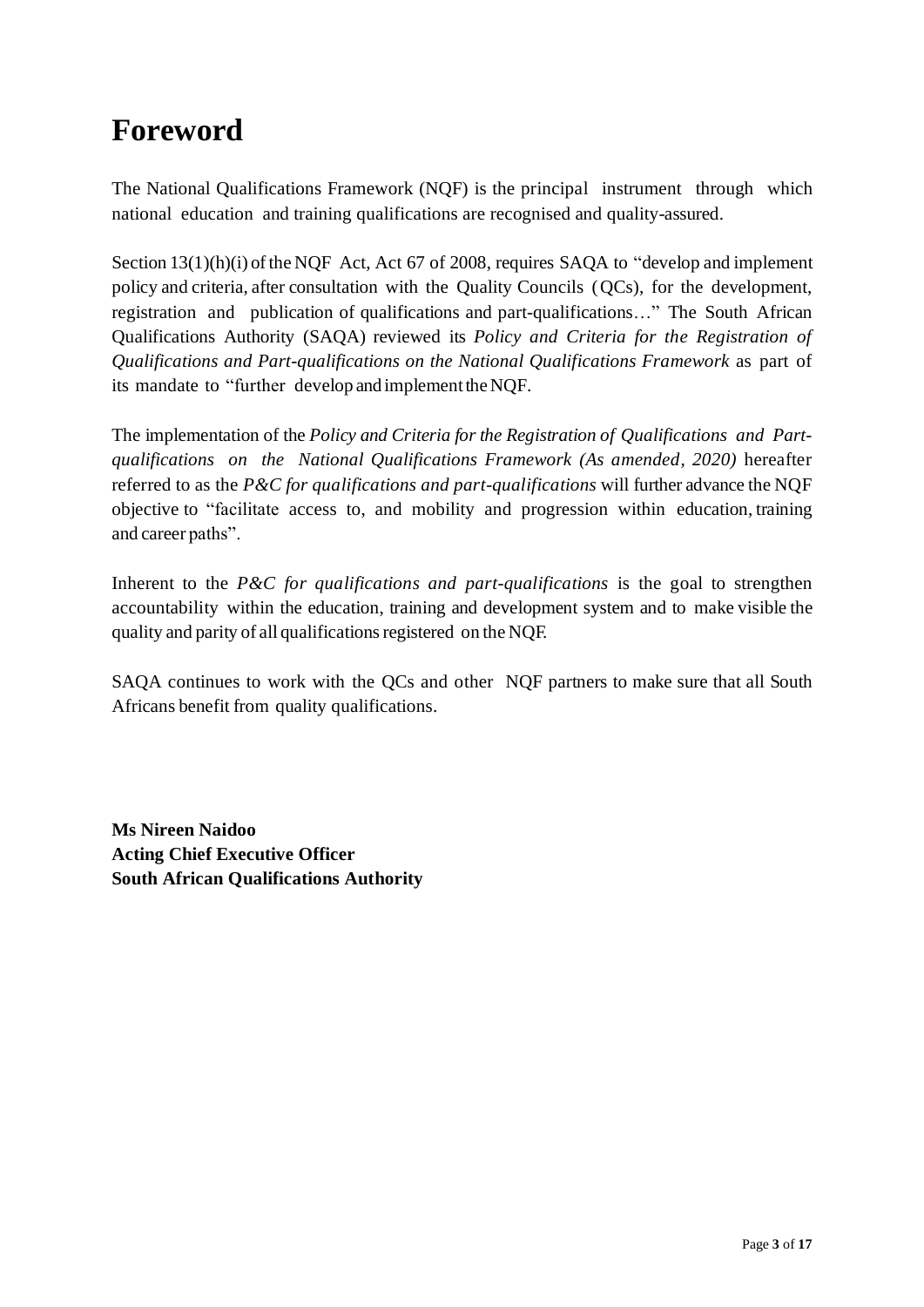# <span id="page-3-0"></span>**Policy and Criteria for the Registration of Qualifications and Part-qualifications on the National Qualifications Framework (As amended, 2021)**

# <span id="page-3-1"></span>**Definitions**

- 1. The following definitions are relevant for this *P&C for qualifications and partqualifications*:
	- a. "Applied competence" means the ability to put into practice, in the relevant context, the learning outcomes acquired in the process of obtaining a qualification or partqualification (applied competence encapsulates foundational, reflexive and practical competence);
	- b. "Articulation" means the process of forming systemic, specific and individual possibilities of connection between qualifications and/or part-qualifications to allow for the horizontal/ lateral, vertical and diagonal movement of learners through the formal education and training system and its linkages with the world of work:
		- i. Horizontal articulation is articulation within and between NQF Sub-Frameworks, on the same NQF level;
		- ii. Vertical articulation is articulation across NQF levels within an NQF Sub-Framework;
		- iii. Diagonal articulation is articulation across NQF levels and across NQF Sub-Frameworks;
		- iv. Systemic articulation is a 'joined up' system including qualifications, professional designations, policies and various other official elements that support learning and work pathways;
		- v. Specific articulation means aligning qualifications through inter- or intrainstitutional agreements such as memoranda of understanding, credit accumulation and transfer and other mechanisms;
		- vi. Individual articulation refers to learners being supported in their learning and work pathways through flexible admission, curriculum, learning and teaching, and learner support systems such as the quality of qualifications and learning, career development services, and other mechanisms;
	- c. "Assessment" means the process used to identify, gather and interpret information against the required competencies in a qualification or part-qualification in order to make a judgement about a learner's achievement;
	- d. "Assessment Criteria" means the standards used to guide learning and to assess learner achievement and/or to evaluate and certify competence;
	- e. "Competency" means specific knowledge and/or values and/or skills that can be applied in learning and/or work;
	- f. "Credit"means a measure of the volume of learning required for a qualification or part-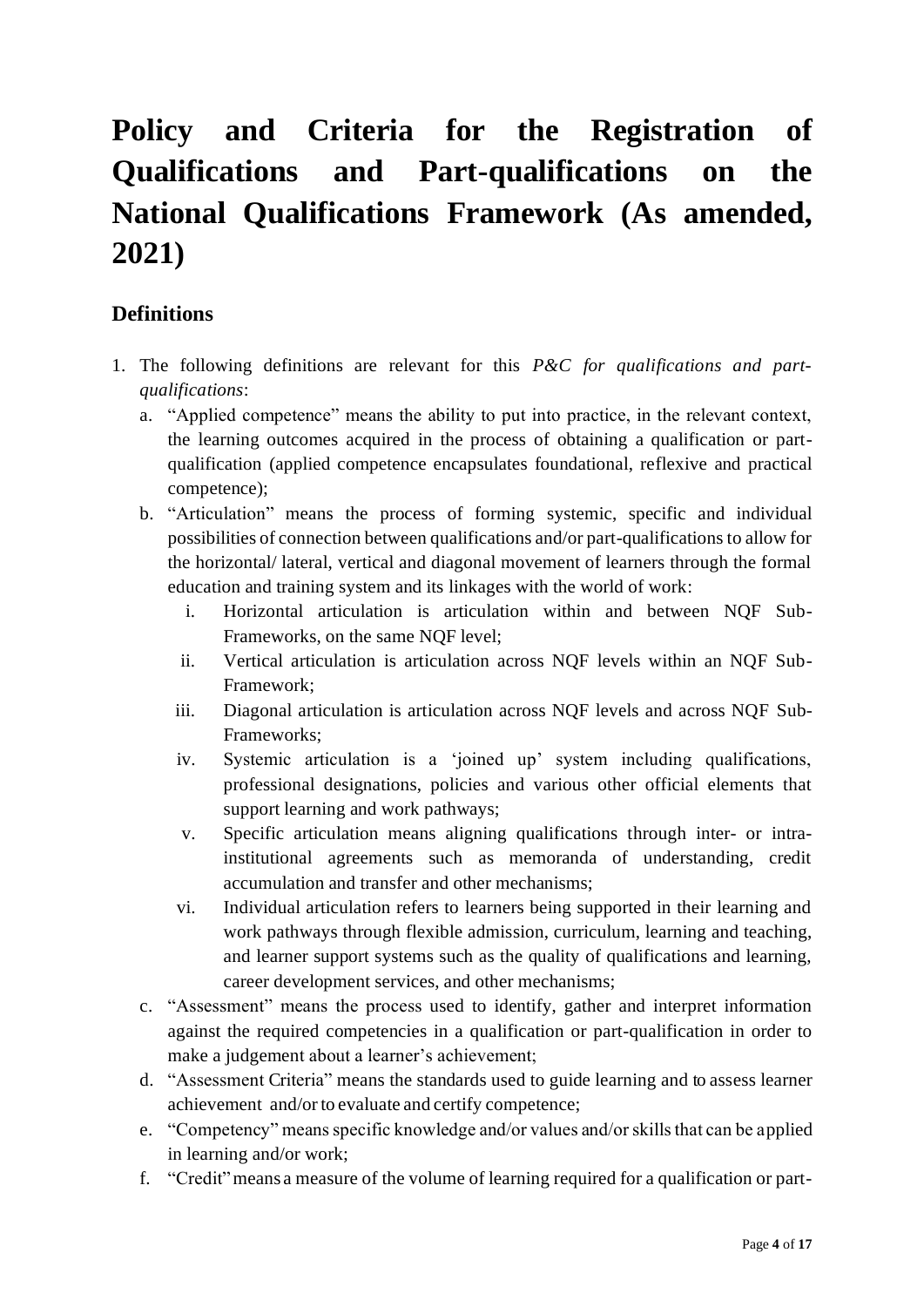qualification, quantified as the number of notional study hours required for achieving the learning outcomes specified for the qualification or part-qualification. One (1) credit is equated to ten (10) notional hours of learning;

- g. "Entry Requirements" means the minimum academic knowledge and/or practical competencies, and/or work experience that a learner must havecompleted to be able to be admitted for a qualification and/or part-qualification. This may include recognition of other forms of prior learning such as non-formal and informal learning and work experience deemed as comparable for entry.In the South African context, entry requirements also take into account the broad socio-political issue of access;
- h. "ExitLevelOutcomes"means the knowledge, skills and attitudes that a learner should have obtained or mastered on completion of a qualification or part-qualification and against which the learner is assessed for competence;
- i. "Integrated Assessment" means the range of formative and summative assessment methods which permits the learner to demonstrate applied competence and which assess different types of learning;
- j. "International Comparability" means an outcome of an analysis of how a qualification compares with- and relates to- similar international qualifications offered by accredited institutions or organisations in other parts of the world. This includes best practices or standards in other parts of the world;
- k. "Learner" means anyone, at any age, engaged in learning at any level of the NQF and in any provider, work or social context, including formal, informal and non-formal learning; used inter-changeably with "Student";
- l. "Learning" means the acquisition of knowledge, understanding, values, skill, competence and/or experience. Learning can be acquired formally, non-formally, or informally;
- m. "Learning programme" means a structured and purposeful set of learning experiences comprising modules/ subjects and other learning activities, which, together contribute towards the achievement a qualification or part-qualification;
- n. "Level" means one of the series of learning achievements arranged in ascending order from one to ten according to which the NQF is organised and to which qualification types are linked;
- o. "Level Descriptor" means a statement describing learning achievement at a particular level of the NQF that provides a broad indication of the types of learning outcomes and assessment criteria that are appropriate to a qualification at that level;
- p. "National Qualifications Framework" means a comprehensive system approved by the Minister for the classification, registration, publication and articulation of quality-assured nationalqualifications;
- q. "Notional hours of learning" means the agreed estimate of the learning time that it would take an average learner to meet the defined outcomes, it includes consideration of contact time, research, completion of assignments, time spent in structured learning in the workplace, individual learning. Ten (10) notional hours equate to one (1) credit;
- r. "Organising Field" means a particular area of learning used as an organising mechanism for the NQF;
- s. "Outcomes" means the contextually demonstrated end-products of specific learning processes, which include knowledge, skills and values. Outcomes could be generic or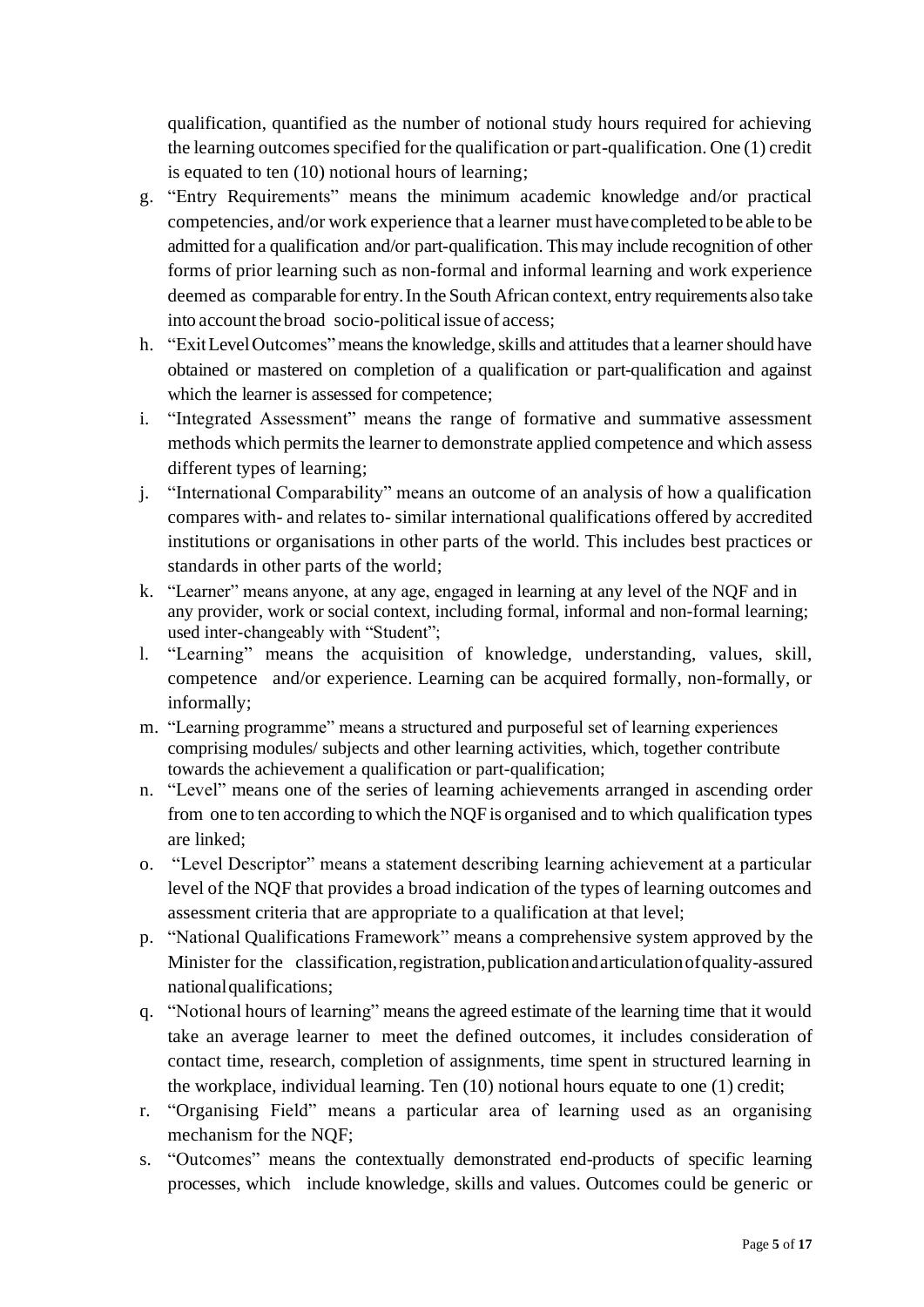specific;

- t. "Part-Qualification" means an assessed unit of learning that is registered as part of a qualification;
- u. Professional body" means any recognised statutory or non-statutory body that sets professional standards and registers individual expert practitioners in an occupational field;
- v. "Provider" see "Recognised provider";
- w. "Recognised provider" means, in South Africa, a public or private entity that offers any learning programmes that lead to qualifications or part-qualifications registered on the NQF, (1) that is accredited or deemed accredited as a provider by Umalusi to offer qualifications in the General and Further Education and Training Qualifications Sub-Framework (GFETQSF); or (2) that is accredited by the QCTO as a Skills Development Provider to offer qualifications in the Occupational Qualifications Sub-Framework (OQSF); or (3) where its programmes are accredited by the CHE and registered on the Higher Education Qualifications Sub-Framework (HEQSF) – where independent schools must also be registered with the relevant provincial departments of education and private Higher Education Institutions (HEIs), private Further Education and Training (FET) Colleges and Private Community Education and Training (CET) Colleges must also be registered with the Department of Higher Education;
- x. "Qualification"means a registered national qualification;
- y. "Qualification specialisation" means the part of the qualification or part-qualification that specifies the specific discipline/ field of study that contributes to the academic/ vocational/occupational/professional identity in a particular area/ branch of knowledge. Specialisations include a body of knowledge, theories, concepts and methods particular to the discipline or field of study. The qualifier of the qualification type specifies the qualification specialisation;
- z. "Qualification Type" means the classification of a qualification on a level within a Sub-Framework of the NQF,
- aa. "Qualifier" means the specific area of specialisation of a qualification type. In order to use a qualifier, the qualifications and part-qualifications must meet the requirements as stipulated in the Sub-Framework Policies of the Quality Councils;
- bb. "Recognition of Prior Learning" means the principles and processes through which the prior knowledge and skills of a person are made visible, mediated and assessed for the purposes of alternative access and admission, recognition and certification, or further learning and development;
- cc. "Sub-Framework" means one of three Qualifications Sub-Frameworks, which make up the NQF as a single integrated system: The Higher Education Qualifications Sub-Framework; the General and Further Education and Training Qualifications Sub-Framework; and the Occupational Qualifications Sub-Framework; and
- dd. "Work Integrated Learning" means a characteristic of vocational and professionally oriented qualifications that may be incorporated into qualifications and partqualifications at all levels of all three Sub-Frameworks. Work Integrated Learning may take various forms including simulated learning, work-directed theoretical learning, problem-based learning, project-based learning and workplace-based learning.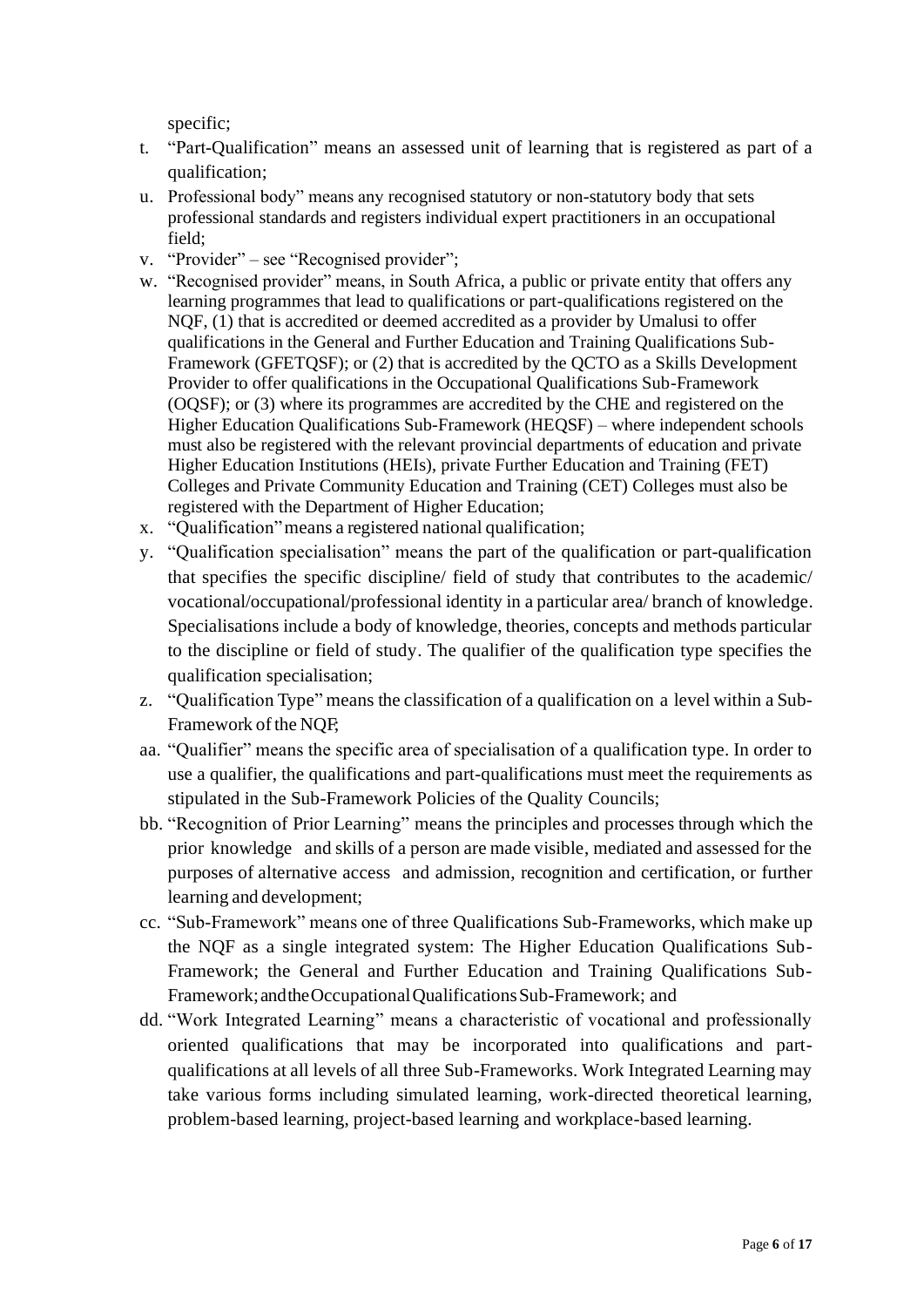# <span id="page-6-0"></span>**Preamble**

- 2. The South African National Qualifications Framework (NQF) is a comprehensive system approved by the Minister of Higher Education and Training for the classification, registration, publication and articulation of quality-assured national qualifications and partqualifications. The NQF was established under the SAQA Act, Act 58 of 1995<sup>1</sup>, and continues under the NQF Act, Act 67 of 2008, which came into effect on 1 June 2009.
- 3. The objectives ofthe NQF are designed to contribute to the full personal development of each learner and the social and economic development of the nation at large. The objectives of the NQF are to:
	- a. create a single integrated national framework for learning achievements;
	- b. facilitate access to, and mobility and progression within, education, training and career paths;
	- c. enhance the quality of education and training; and
	- d. accelerate the redress of past unfair discrimination in education, training and employment opportunities.
- 4. The South African Qualifications Authority (SAQA) is the custodian of the NQF and oversees its further development and implementation. The NQF is a system that enables communication, co-ordination, and collaboration across education, training, development and work. In advancing the NQF objectives, SAQA embraces diversity, environmental sustainability and social justice.
- 5. The NQF is a single integrated framework, comprising three co-ordinated Qualifications Sub-Frameworks,for:
	- a. General andFurtherEducation andTraining, as contemplated in the General and Further Education and Training Quality Assurance (GENFETQA) Act (and subsequent amendments);
	- b. Higher Education, as contemplated in the Higher Education Act (and subsequent amendments); and
	- c. Trades and Occupations, as contemplated in the Skills Development Act (and subsequent amendments).
- 6. In terms of Sections  $5(3)$ ,  $13(1)(h)(i)$  and  $27(h)(i)$  of the NQF Act (2008), SAQA and the Quality Councils (QCs)must:
	- a. develop, foster and maintain an integrated and transparent national framework for the recognition of learning achievements;
	- b. ensure that South African qualifications are internationally comparable and meet

 $1$  The SAQA Act, Act 58 of 1995 was repealed in 2008 and replaced by the NQF Act, Act 67 of 2008. The NQF Act (2008), in section 36, makes allowance for transitional arrangements between theSAQA Act (1995) and the NQFAct (2008).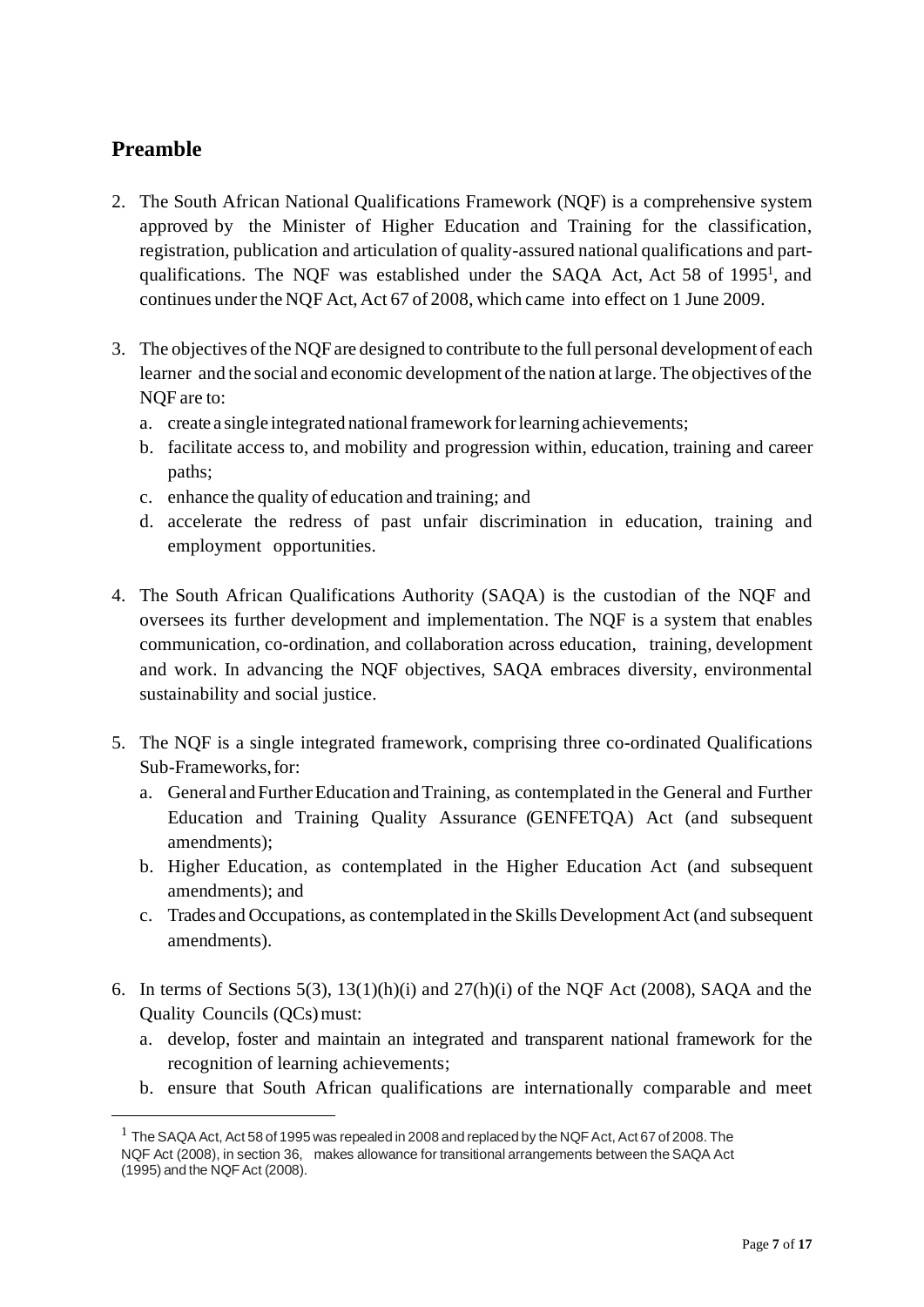appropriate criteria as determined by the Minister;

- c. ensure that South African qualifications are of an acceptable quality; and
- d. develop and implement policy and criteria for the development, registration and publication of qualifications and part-qualifications on theNQF.
- 7. The quality of qualifications and part-qualificationsresidesin the:
	- a. advancement of the objectives of the NQF;
	- b. fitness and suitability of the qualification or part-qualification for its intended purpose;
	- c. outcomes of the learning that took place;
	- d. comparability with similar international qualifications, best practices and standards;
	- e. the relationship between the learning components (modules, courses, subjects) of the qualification; and
	- f. delivery ofthequalification or part-qualification and assessment oflearner achievement.
- 8. Following the approval of this *P&C for qualifications and part-qualifications*, the QCs must align their Sub-Framework policies and criteria (as per Section 27 (h)(i) of the NQF Act, Act 67 of 2008).

### <span id="page-7-0"></span>**Purpose**

9. This *P&C for qualifications and part-qualifications* sets out the requirements for developing qualifications and part-qualifications. It will be used by SAQA for evaluating, registering and publishing qualifications and part-qualifications on the NQF as recommended by the QCs.

#### <span id="page-7-1"></span>**Scope**

10. This *P&C for qualifications and part-qualifications* appliesto the development, evaluation, registration and publication of qualifications and part-qualifications on the South African NQF, taking into account the requirements of the NQF Act and the relevant Sub-Frameworks.

# <span id="page-7-2"></span>**Objectives**

- 11. This *P&C for qualifications and part-qualifications* is designed to:
	- a. facilitate the development, registration and publication of qualifications and partqualifications on the NQF;
	- b. ensure that registered qualifications and part-qualifications are relevant to the world of work, promote responsible citizenship in a democratic society, and advance knowledge and innovation for a prosperous South Africa;
	- c. create learning pathways for progression between qualifications within and between the NQF Sub-Frameworks, and between learning and work;
	- d. establish and maintain coherence between the three Sub-Frameworks to clarify and strengthen articulation between qualifications within each Sub-Framework and between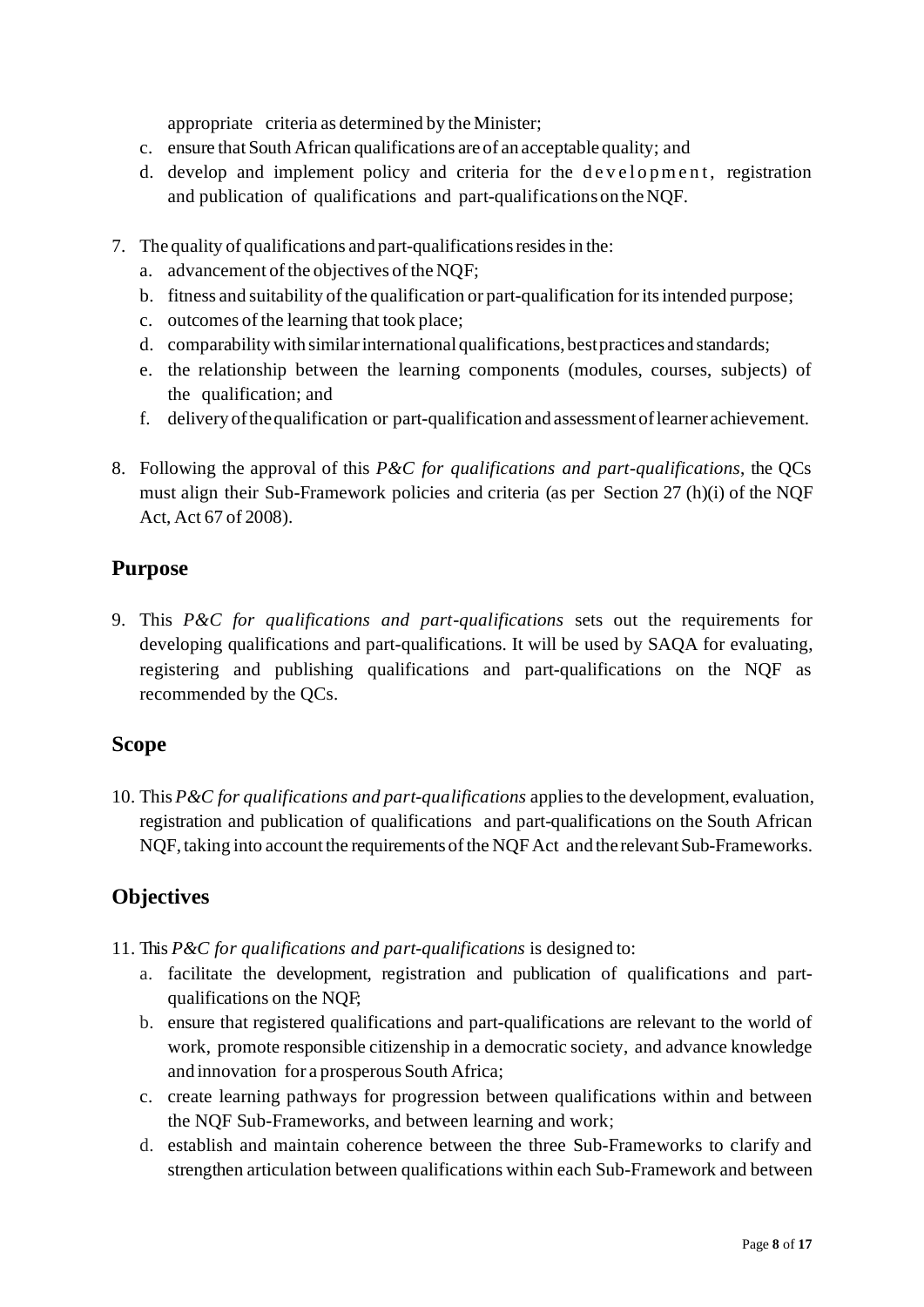the Sub-Frameworks; and

e. promote public understanding of, and trust in, the NQF through the registration of qualityassured, nationally relevant and internationally comparable qualifications and partqualifications.

# <span id="page-8-0"></span>**Development of Qualifications and Part-qualifications**

# **Policy**

- 12. The QCs, as per Section 27 (h) (iii) and (iv) of the NQF Act 67 of 2008, with regard to qualifications for its Sub-Framework must:
	- a. ensure the development of such qualifications or part-qualifications as are necessary for the sector, which may include appropriate measures for the assessment of learning achievement; and
	- b. recommend qualifications or part-qualifications to the SAQA for registration.
- 13. The QCs have executive responsibility to oversee the development of qualifications and part-qualifications in their respective Sub-Frameworks and must:
	- a. ensure that qualifications and part-qualifications comply with this *P&C for qualifications and part-qualifications;*
	- b. ensure that qualifications and part-qualifications meet the criteria as specified in their published Sub-Framework Policies;
	- c. provide guidance to qualification developers to ensure that there is a common conceptual understanding of the difference between qualifications and partqualifications, learning programmes and qualification specialisations; and
	- d. discourage proliferation and duplication of qualifications and part-qualifications in their Sub-Frameworks.

# **Criteria**

- 14. In developing a qualification or part-qualification, QCs must ensure that developers:
	- a. identify the relevant Sub-Framework on which it is recommended for registration on the NQF;
	- b. include clearspecifications of learning outcomes,using the appropriate leveldescriptors;
	- c. specify the minimum requirements to achieve the qualification;
	- d. provide articulated learning pathways;
	- e. in the case of qualifications, ensure a minimum of 120 (one hundred and twenty) credits;
	- f. in the case of part-qualifications, and in ensuring that it forms part of a registered national whole (parent) qualification, the following must be taken into account:
		- i. in the case where the parent qualification is already registered on the NQF, indicate the name of the parent qualification when submitting the partqualification for registration;
		- ii. in the case of new qualifications with part-qualifications, submit the relevant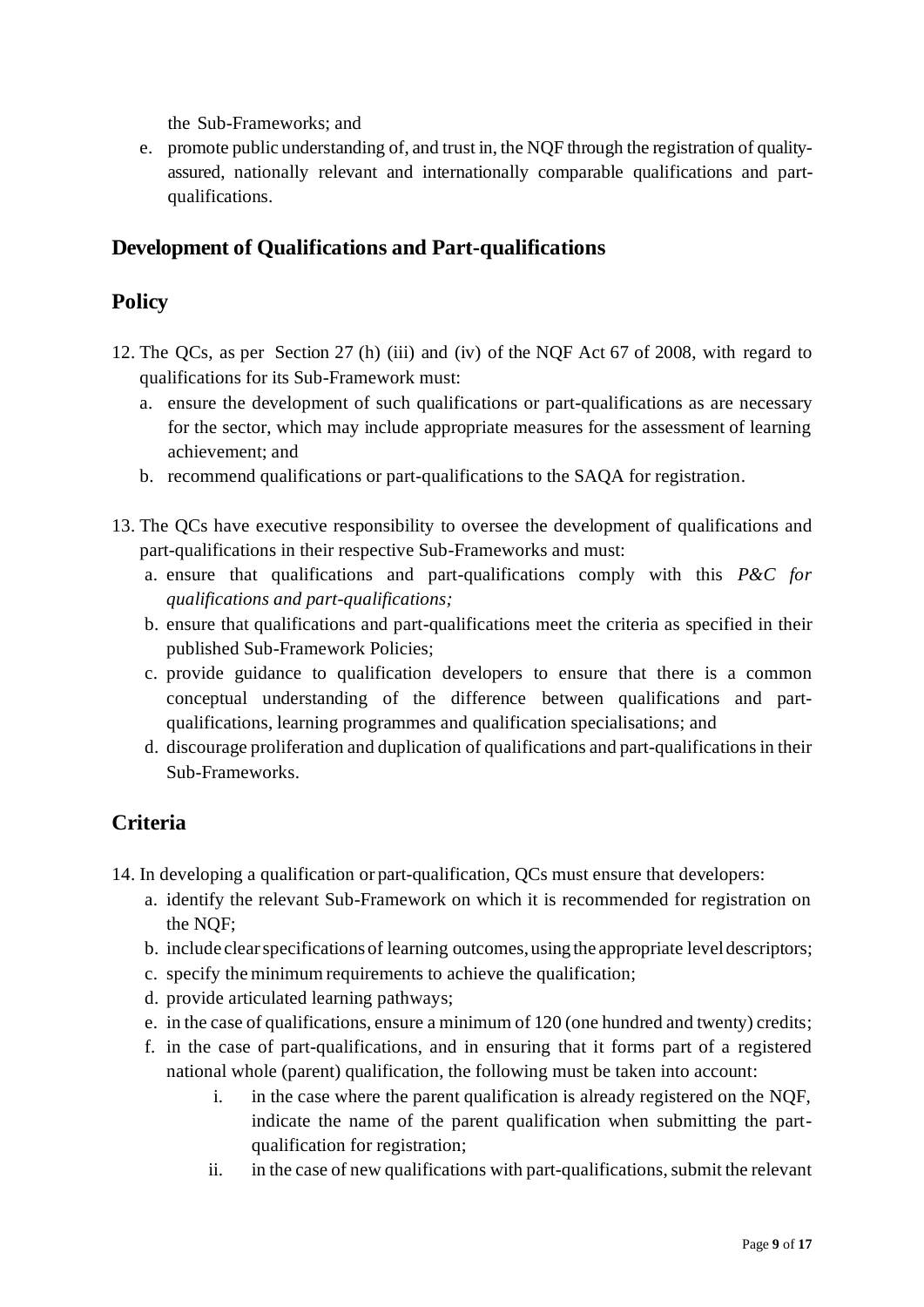parent qualification together with its part-qualifications, noting that SAQA must first register the parent qualification;

- iii. ensure that the maximum credits of the part-qualification are less than 120 credits;
- iv. ensure that there is a distinction between the nomenclature for qualifications and part-qualifications;
- v. ensure that the Exit Level Outcomes are at the level of the part-qualification;
- g. include consultation with relevant stakeholders.
- 15. Qualifications and part-qualifications must be developed to meet the criteria for registration stipulated in Clause 21 and Clause 22 of this *P&C for qualifications and partqualifications,* and must include the following features:
	- a. Sub-Framework and Title;
	- b. Organising Field and Sub-Field;
	- c. NQF level of the qualification and/or part-qualification;
	- d. Credits;
	- e. Purpose;
	- f. Rationale;
	- g. Entry requirements;
	- h. Recognition of Prior Learning (RPL);
	- i. Rules of Combination;
	- j. Exit Level Outcomes;
	- k. Associated Assessment Criteria;
	- l. Integrated Assessment;
	- m. International Comparability; and
	- n. Articulation.

# <span id="page-9-0"></span>**Registration of Qualifications and Part-qualifications**

#### **Policy**

- 16. SAQA willregister a qualification orpart-qualification on the NQF on the recommendation of aQC if it meets the requirements of this *P&C for qualifications and part-qualifications* as well as the respective Sub-Framework criteria as specified in the published Sub-Framework Policy of each QC.
- 17. Qualifications and part-qualifications that are recommended to SAQA for registration, but do not meet the stipulated registration criteria, will be returned to the relevant QC for amendment.
- 18. The SAQA Board is the final authority that approves the registration of qualifications and part-qualifications on the NQF.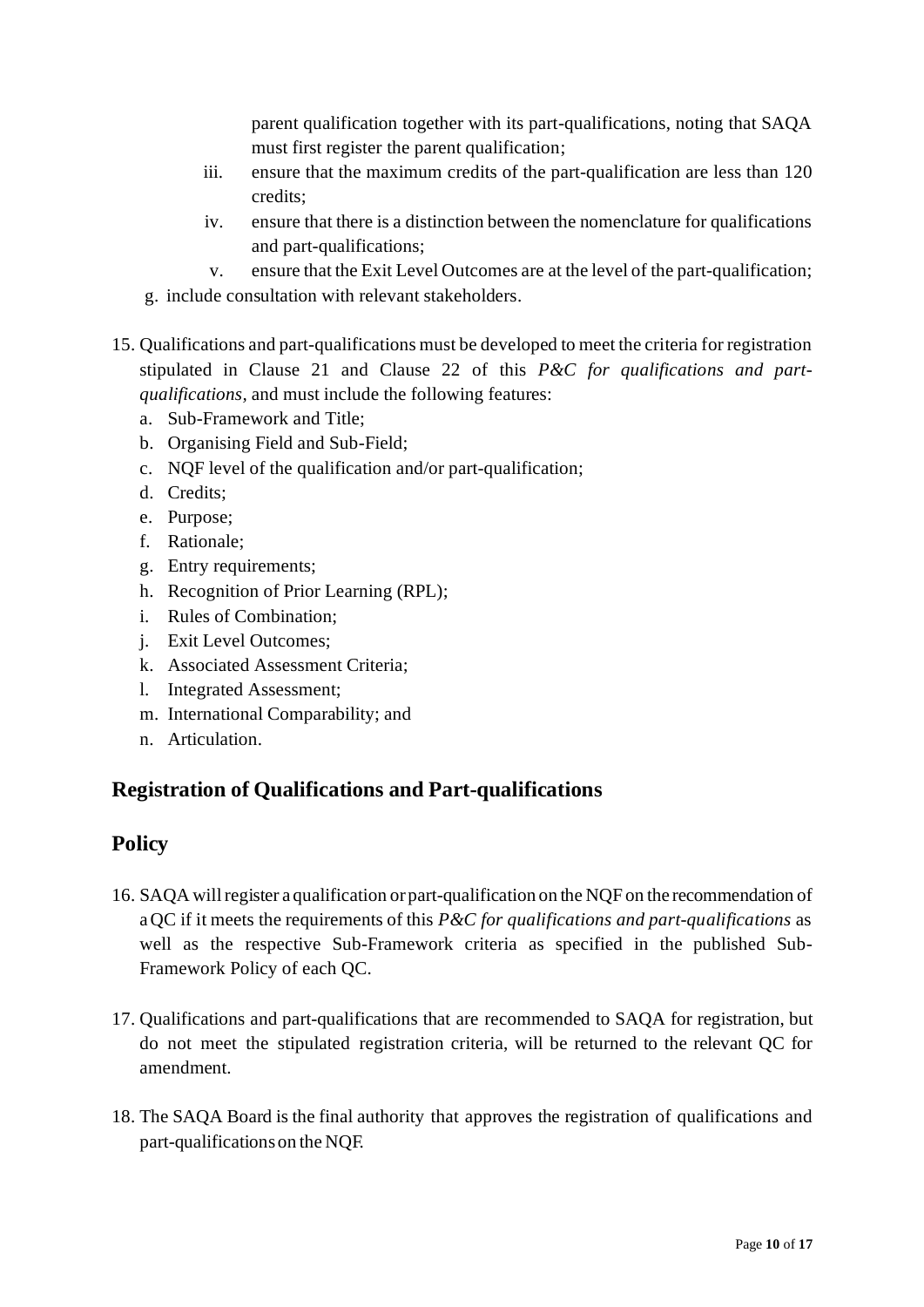- 19. Once registered on the NQF, all qualifications and part-qualifications are national qualifications and published on the SAQA Website.
- 20. Allqualifications and part-qualifications offered by providers in South Africa must meet the requirements of this *P&C for qualifications and part-qualifications* for registration on the NQF.

# **Criteria**

- 21. Qualifications and part-qualifications that are recommended by a QC for registration on the NQF must:
	- a. bewritten in English;
	- b. be submitted in Microsoft Word format;
	- c. be in a format provided by SAQA; and
	- d. meet the respective Sub-Framework criteria as specified in the published Sub-Framework Policy of each QC.
- 22. Qualifications and part-qualifications that are recommended for registration must comply with the format requirements stipulated below:

#### **A. Sub-Framework and Title**

- I. The relevant Sub-Framework, on which the qualification or part-qualification is to be registered, must be provided; and
- II. The Title of the qualification and/or part-qualification must comply with the qualification type description provided for in the relevant NQF Sub-Framework Policy.

#### **B. Organising Field and Sub-Field**

I. The NQF Organising Field and Sub-Field must be specified.

#### **C. NQF Level of the Qualification and/or part-qualification**

- I. The qualification or part-qualification must be placed within the relevant NQF level;
- II. The published NQF level descriptors must be used to determine the NQF level of the qualification;
- III. The NQF level of a part-qualification may be at the same NQF level as the parent qualification, or a level within the range allowed for in the relevant qualification type; and
- IV. The NQF level must comply with the requirements for the qualification type as determined by the relevant Sub-Framework Policy.

#### **D. Credits**

I. The credits must be calculated on the basis of one (1) credit is equal to ten (10)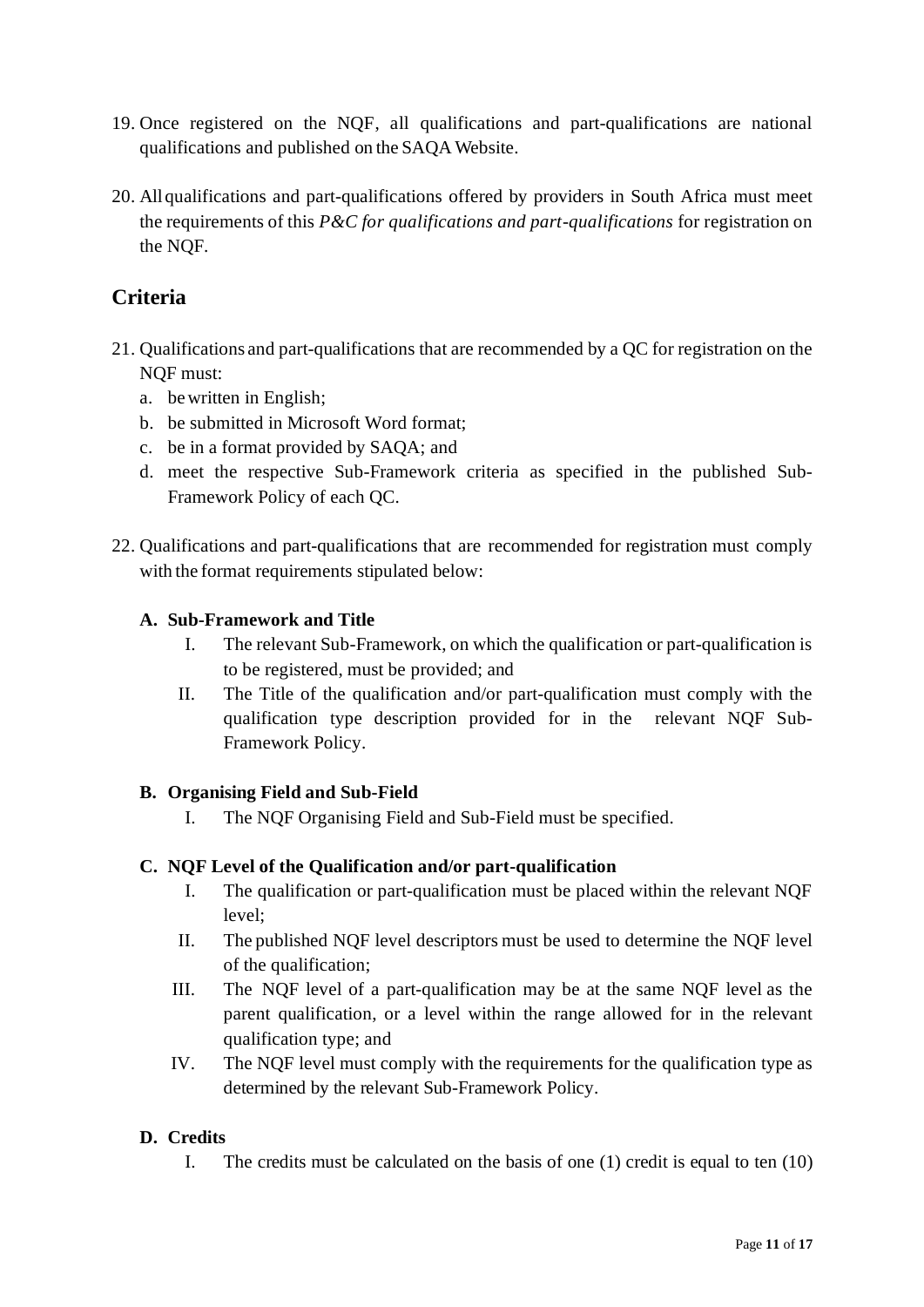notional hours of learning;

- II. The minimum credit allocation for a qualification must comply with the requirements for the qualification type as determined by the relevant Sub-Framework Policy. At least 60% of the credits for a single year qualification must be at the exit level of the qualification or part-qualification. Multi-year qualifications must meet the respective Sub-Framework criteria as specified in the published Sub-Framework Policy for each QC;
- III. A qualification must have a minimum of 120 credits;
- IV. A part-qualification must have a maximum that is less than 120 credits; and
- V. Calculation of the credits for a qualification and/or part-qualification must take into account its articulation.

#### **E. Purpose**

- I. The purpose statements must describe:
	- a) how the qualification or part-qualification will benefit the learner;
	- b) what the qualification or part-qualification intends to achieve, i.e. what the qualifying learner will know, do and understand after achievement; and
	- c) the typical graduate attributes.

#### **F. Rationale**

- I. The rationale must confirm:
	- a) the need for the qualification and/or part-qualification;
	- b) that a similar qualification is not already registered on the NQF;
	- c) how the qualification or part-qualification will benefit the sector, society and the economy;
	- d) the typical learners for the qualification or part-qualification;
	- e) if the assertion in the qualification or part-qualification relates to specific occupations or professions:
		- how the qualification or part-qualification meets the requirements for professional registration, membership or licensing as required by recognised professional bodies, and proof of collaboration, if relevant; and
		- the typical occupations in which the qualifying learner will operate, if relevant.

#### **G. Entry Requirements**

I. All relevant and practical possibilities (within or across Sub-Frameworks), for entry into the qualification or part-qualification, must be specified.

#### **H. Recognition of Prior Learning (RPL)**

- I. RPL statements must clearly state how learners will:
	- a) gain access through RPL;
	- b) be exempted from modules through RPL; and
	- c) be awarded credits for, or towards the qualification or part-qualification.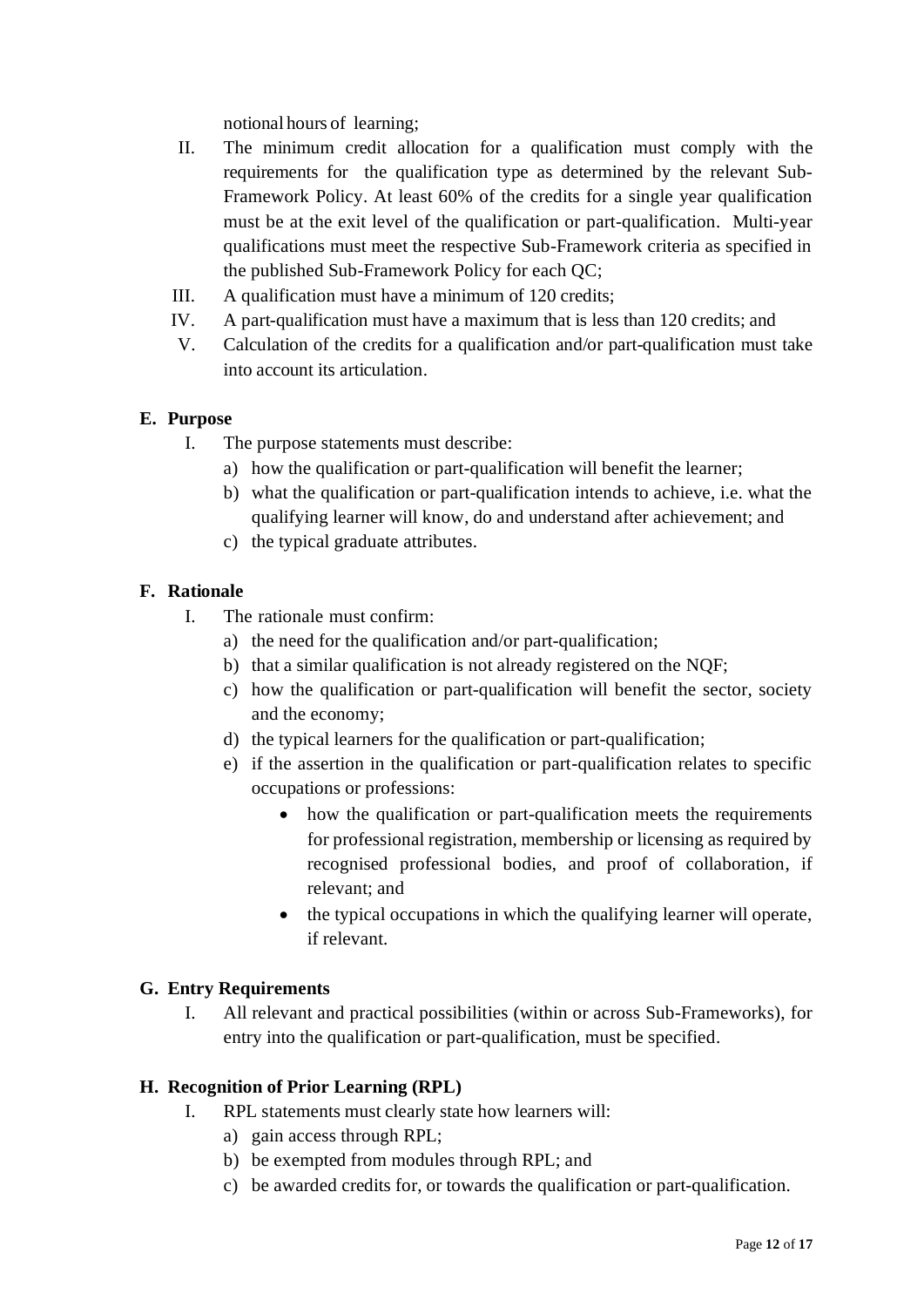#### **I. RulesofCombination**

- I. The rules of combination must:
	- a) comply with the requirements for the qualification type as determined by the relevant Sub-Framework Policy and related policies;
	- b) indicate names of subjects and/or modules and credits;
	- c) stipulate the compulsory modules, their levels and the credits; and
	- d) stipulate the selection of elective modules (where more than one is applicable) and their levels and credits.

#### **J. ExitLevelOutcomes**

- I. The competencies embedded in the NQF level descriptors relate directly to the competencies required for further learning and/or the work for which the qualification or part-qualification was designed and must be used to guide the formulation of the Exit Level Outcomes (ELOs);
- II. The ELOs must indicate what the learner will be able to know, do and understand after completing the qualification or part-qualification:
	- a) The ELOs of the qualification or part-qualification must be aligned with the NQF level descriptors and must meet the competencies of the relevant NQF level; and
	- b) The ELOs must be designed for the qualification or part-qualification and not the modules or subjects.

#### **K. AssociatedAssessmentCriteria**

- I. The Associated Assessment Criteria (AACs):
	- a) must indicate what the learner must do to show competence, the knowledge involved, the context, the standard of assessment and the range if applicable;
	- b) must indicate the nature and level of the assessment associated with the qualification or part-qualification and how the ELOs could be assessed; and
	- c) can be given as a comprehensive set to assess all the ELOs in an integrated manner or as a comprehensive set to assess ELOs separately.

#### **L. Integrated Assessment**

- I. Integrated assessment must indicate how the assessment will be undertaken to determine a learner's applied competence and successful completionoflearning in the qualification or part-qualification;
- II. Integrated assessment should include:
	- a) formative and summative assessment;
	- b) experiential learning, work integrated learning (WIL), practicals and workbased learning, where relevant; and
- III. Examples may include the ratio of assignment work to academic examinations, other forms of integrated learning as well as assessment practices.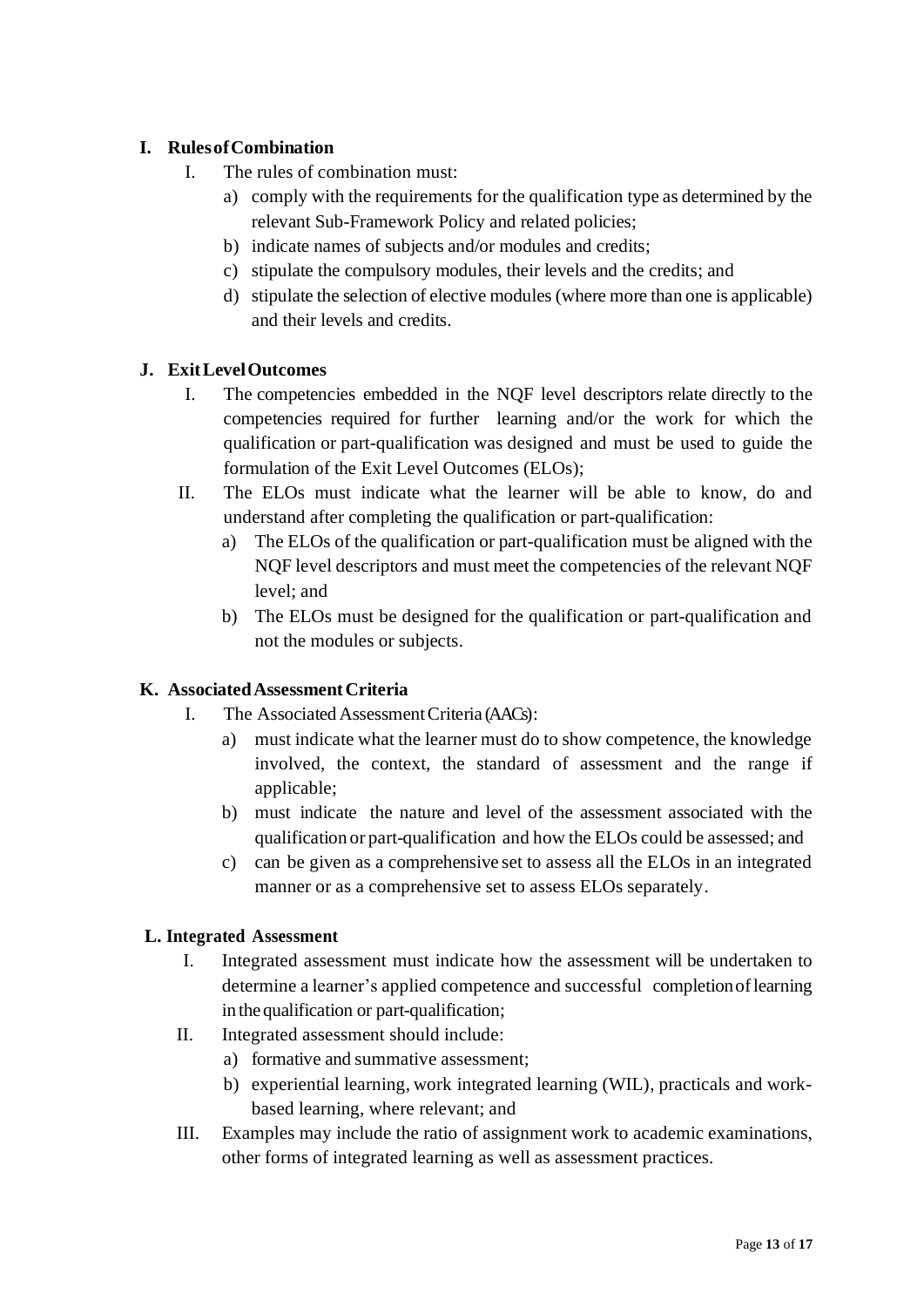#### **M. International Comparability**

- I. The statement of international comparability must support learner mobility, and in doing so, must include how the qualification and/or part-qualification compares with relevant best practices in other parts of the world;
- II. The best practices must include a relevant comparison of the following areas:
	- a) At least two countries, as well as the registered/recognised/accredited institutions and titles of the qualifications: The comparison must indicate the similarities and/or differences in entry requirements; ELOs/ content/ modules; credits; assessments; duration; and articulation;

#### **OR**

- b) International standards in other parts of the world: The comparison must indicate the international standard used in the development of the qualification and / or part-qualification and outline how the qualification and/ or part-qualification compares with the international standard;
- III. The international comparability must provide details of how the qualification and/or part-qualification compares internationally, and not be a mere reference to websites or links.

#### **N. Articulation**

- I. To deepen integration, progression and mobility in the education and training system, articulation must show horizontal, vertical and diagonal articulation:
	- a) Horizontal articulation possibilities within and between Sub-Frameworks at the same NQF level should include systemic, specific and individual articulation;
	- b) Vertical articulation possibilities across NQF levels within a Sub-Framework should include systemic, specific and individual articulation;
	- c) Diagonal articulation possibilities across NQF levels and NQF Sub-Frameworks should include systemic, specific and individual articulation;
- II. QCs must provide a statement to show how the entry requirements of the qualification and/or part-qualification into which articulation is sought have been taken into account; and
- III. QCs must provide valid reasons where articulation options are not possible.

#### <span id="page-13-0"></span>**Re-registration and Deregistration of Qualifications and Part-qualifications**

- 23. Qualifications and part-qualifications are registered for a specific time period:
	- a. GFETQSF qualifications for five years;
	- b. HEQSF qualifications for three years; and
	- c. OQSF qualifications for five years.
- 24. SAQA will, in writing, notify the QCs of qualifications and part-qualifications that are about to expire, and advise them to review and recommend the qualifications and partqualifications that must be re-registered or deregistered.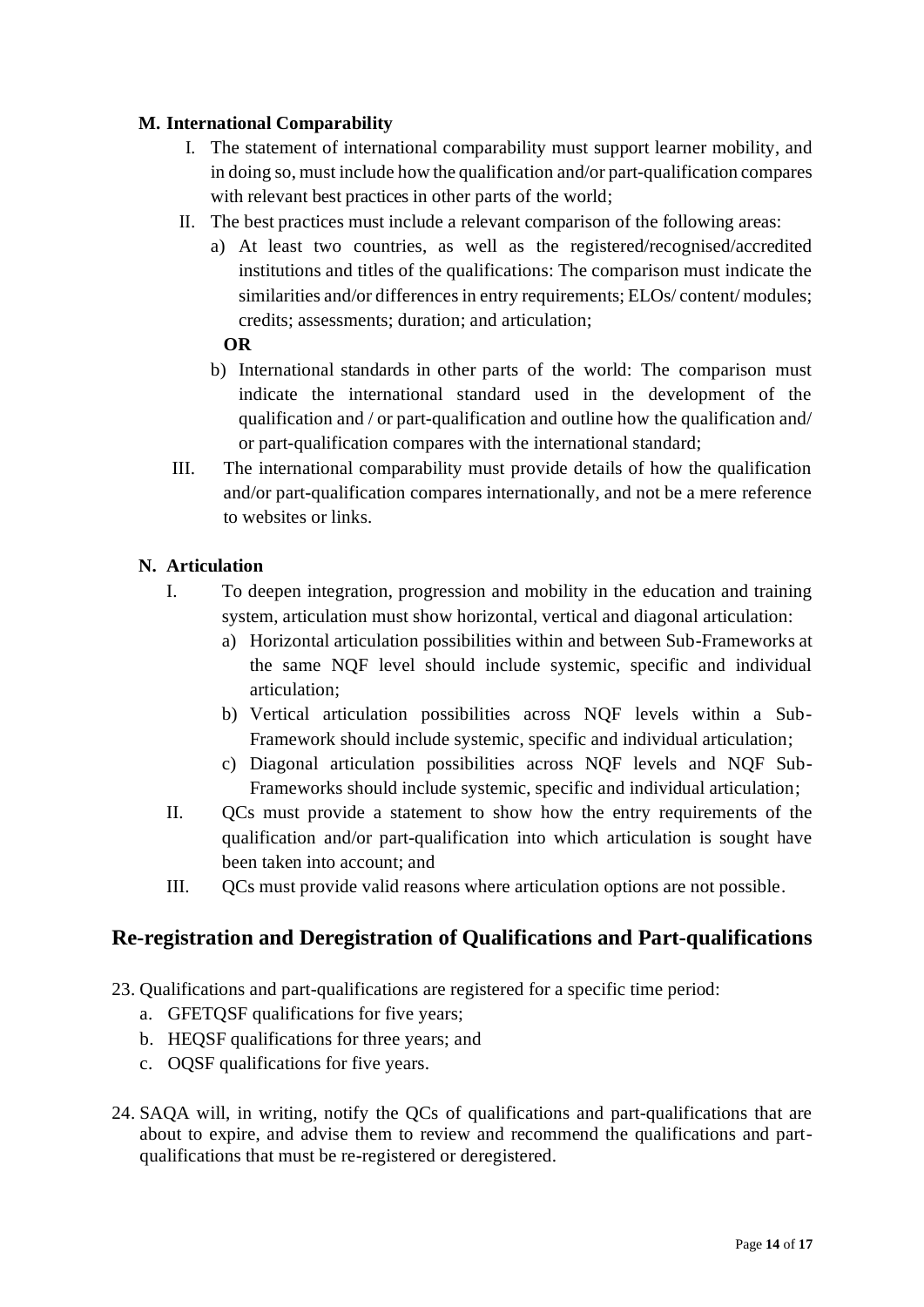- 25. QCsmust review, and recommend to SAQA, the qualifications and part-qualifications that will be re-registered or deregistered.
- 26. Depending on the outcome of the review process, SAQA will either de-register the qualification or part-qualification or consider the application for re-registration on the NQF.
- 27. SAQA will not re-register qualifications and part-qualifications if they:
	- a. are replaced by new qualifications or part-qualifications;
	- b. do not comply with the criteria for registration as outlined in this *P&C for qualifications and part-qualifications*;
	- c. were not offered by providers within the registration period of the qualification and/ or part-qualification; and
	- d. had no learner enrolments within the registration period.
- 28. QCs will be granted a transitional period of one (1) year to oversee the development and recommendation of new qualifications or part-qualifications when:
	- a. the qualification or part-qualification is being replaced by a new qualification or partqualification; and
	- b. significant changes (over 50%) are proposed to the existing qualification or partqualification.
- 29. During the transitional period of one (1) year, new learners may still be enrolled in the qualification or part-qualification that is being replaced.
- 30. Existing learners in the system will have a teach-out period of two (2) years (using the formula [n+2] where n is equal to the length of the qualification or part-qualification) from the last date of enrollment of the qualification or part-qualification that has been replaced.
- 31. SAQA may approve the deregistration of a qualification or part-qualification if:
	- a. The relevant QC has, in writing, requested SAQA to deregister a qualification or partqualification and provided SAQA with:
		- i. sufficient supporting evidence for the deregistration of the qualification;
		- ii. proof of consultation with the provider offering the qualification or partqualification; and
		- iii. Information on pending legal cases with the provider.
	- b. SAQA, after consultation with the relevant QC, is convinced that there is no need for a qualification or part-qualification due to non-enrolment of learners on the qualification or part-qualification; or
	- c. The validity of any completed qualification or part-qualification is not affected by its deregistration.
- 32. Qualifications and part-qualifications that are no longer offered still form part of the NQF.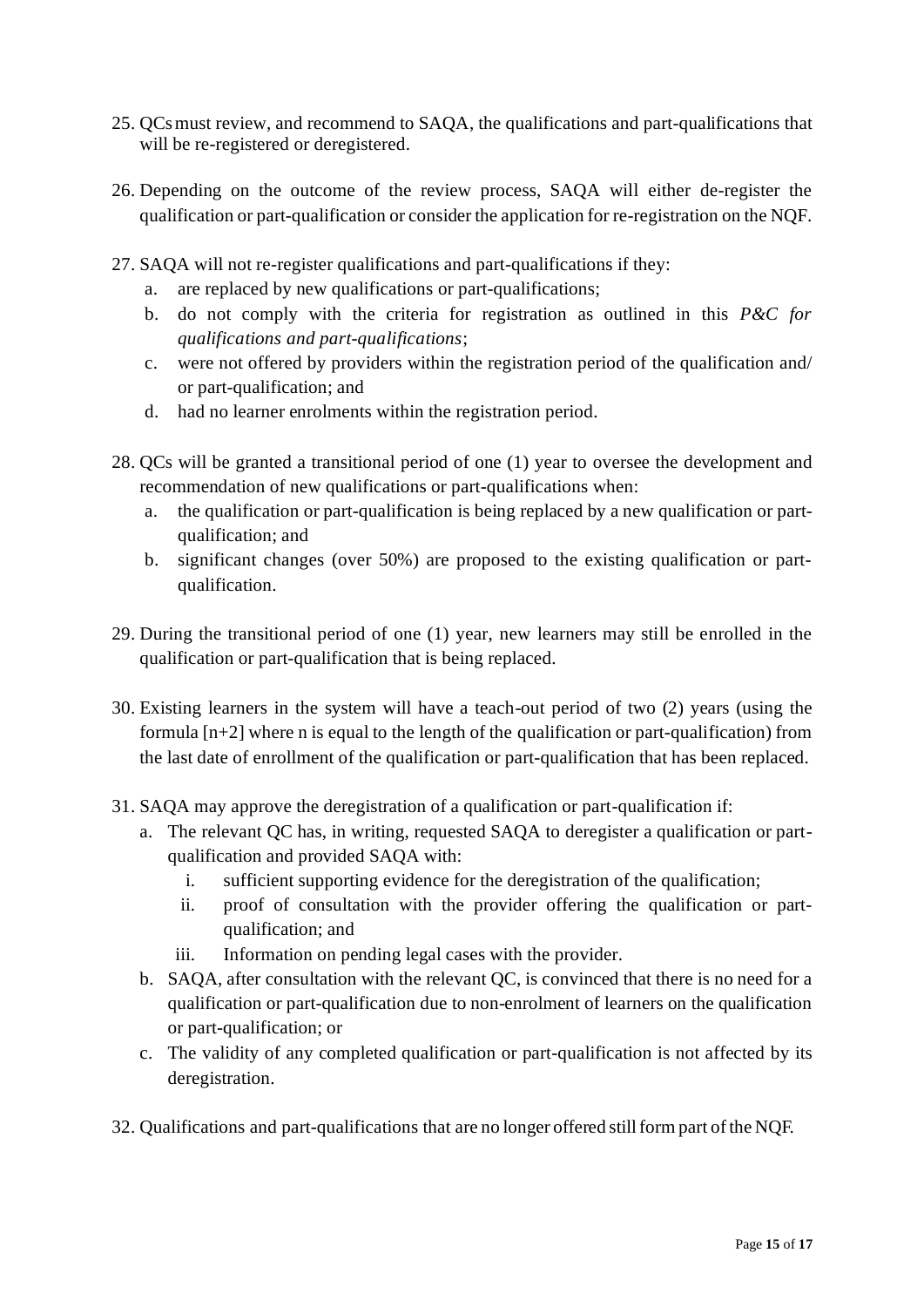# <span id="page-15-0"></span>**Publication of Qualifications and Part-qualifications**

# **Policy**

- 33. All qualifications and part-qualifications registered on the NQF are national qualifications, except where qualifications are classified on request from the QC.
- 34. Information on qualifications and part-qualifications, unless prohibited by law, must be accurate and transparent and be made available to the public.
- 35. Information on qualifications and part-qualifications that are classified as confidential will not be made available to the public.
- 36. Once a qualification or part-qualification is registered on the NQF, any provider seeking to legally offer it must obtain accreditation from the relevant QC.

# **Criteria**

- 37. QCs must ensure that the publication of information on qualifications and partqualifications, in their Sub-Frameworks, is consistent with the information on the NQF. The QCs must ensure that:
	- a. the public is protected against misleading information about qualifications and partqualifications;
	- b. providers disseminate and advertise accurate information about the legal registration status of the qualifications and part-qualifications;
	- c. NQF nomenclature like NQF levels and credits are only used in the context of NQF qualifications and part-qualifications; and
	- d. the qualification information, displayed on the websites of QCs and in the transcripts of qualifying learners, is consistent with the qualification information registered on the NQF.

#### Amendments

# **Policy**

- 38. The QC must recommend amendments to titles, level, credits and or content of registered qualifications.
- 39. SAQA will issue a new SAQA ID where there are significant changes to the title, level, credits and where there are more than 50% changes in the content of the qualification.

# Criteria